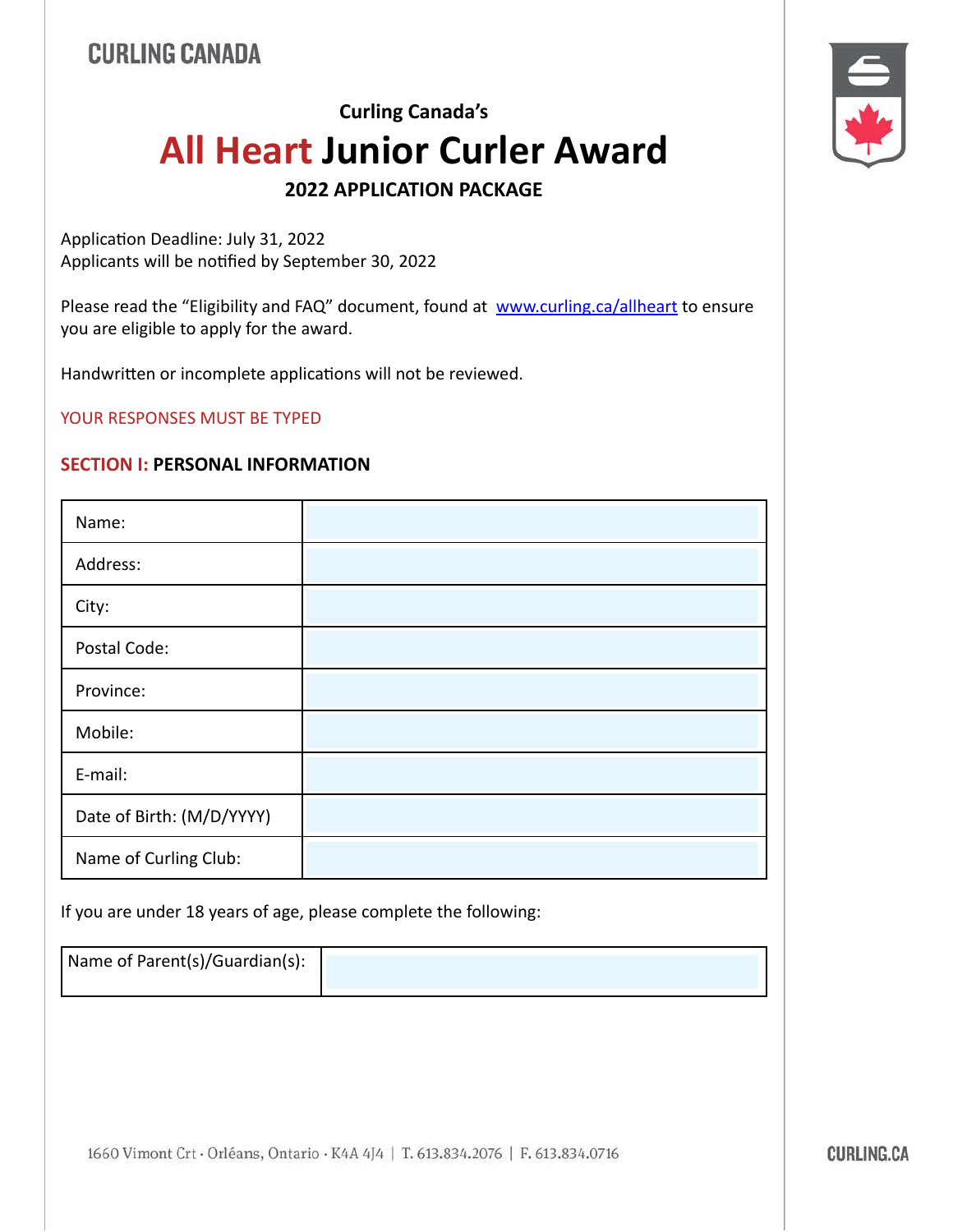### **SECTION II: BEING A CHAMPION FOR CHANGE [25 Points]**

Part 1: Why is fostering greater diversity and inclusivity in curling important to you and to the future of our sport?



Part 2: Please provide a summary of how your proposed Diversity and Inclusivity Program Plan will create meaningful change and have a positive impact in your community and curling facility.

1660 Vimont Crt · Orléans, Ontario · K4A 4J4 | T. 613.834.2076 | F. 613.834.0716

**CURLING.CA**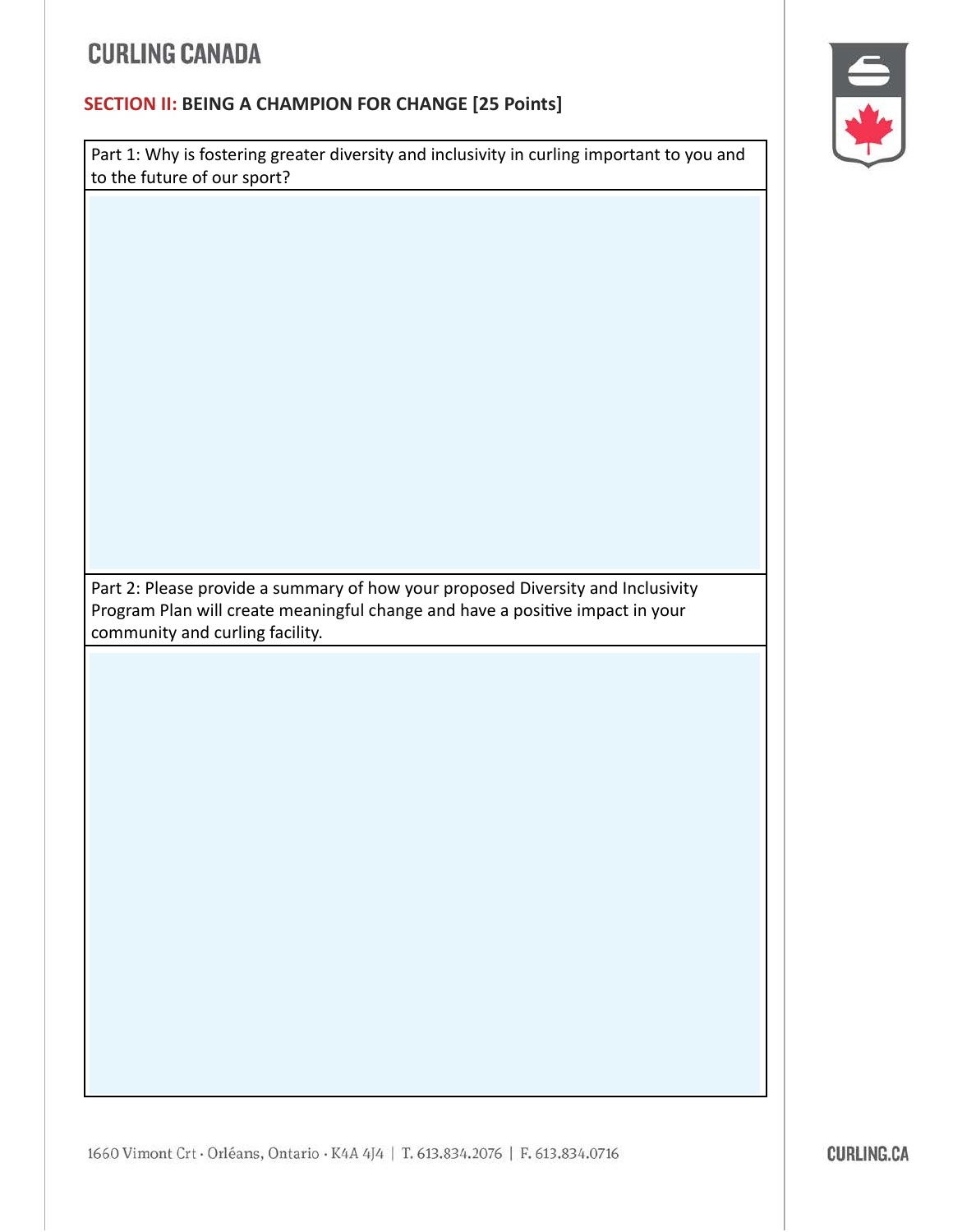### **SECTION III: VOLUNTEERISM [25 Points]**

Volunteer leadership is a key cultural value of our sport and sporting community.

What demonstrated experience do you have in a leadership volunteer role that has prepared you to run your proposed Diversity and Inclusivity Program Plan in your curling facility? Be sure to include what inspired you to give of your personal time and expertise, the impact this contribution had, as well as what you learned from this volunteer experience.

1660 Vimont Crt · Orléans, Ontario · K4A 4J4 | T. 613.834.2076 | F. 613.834.0716

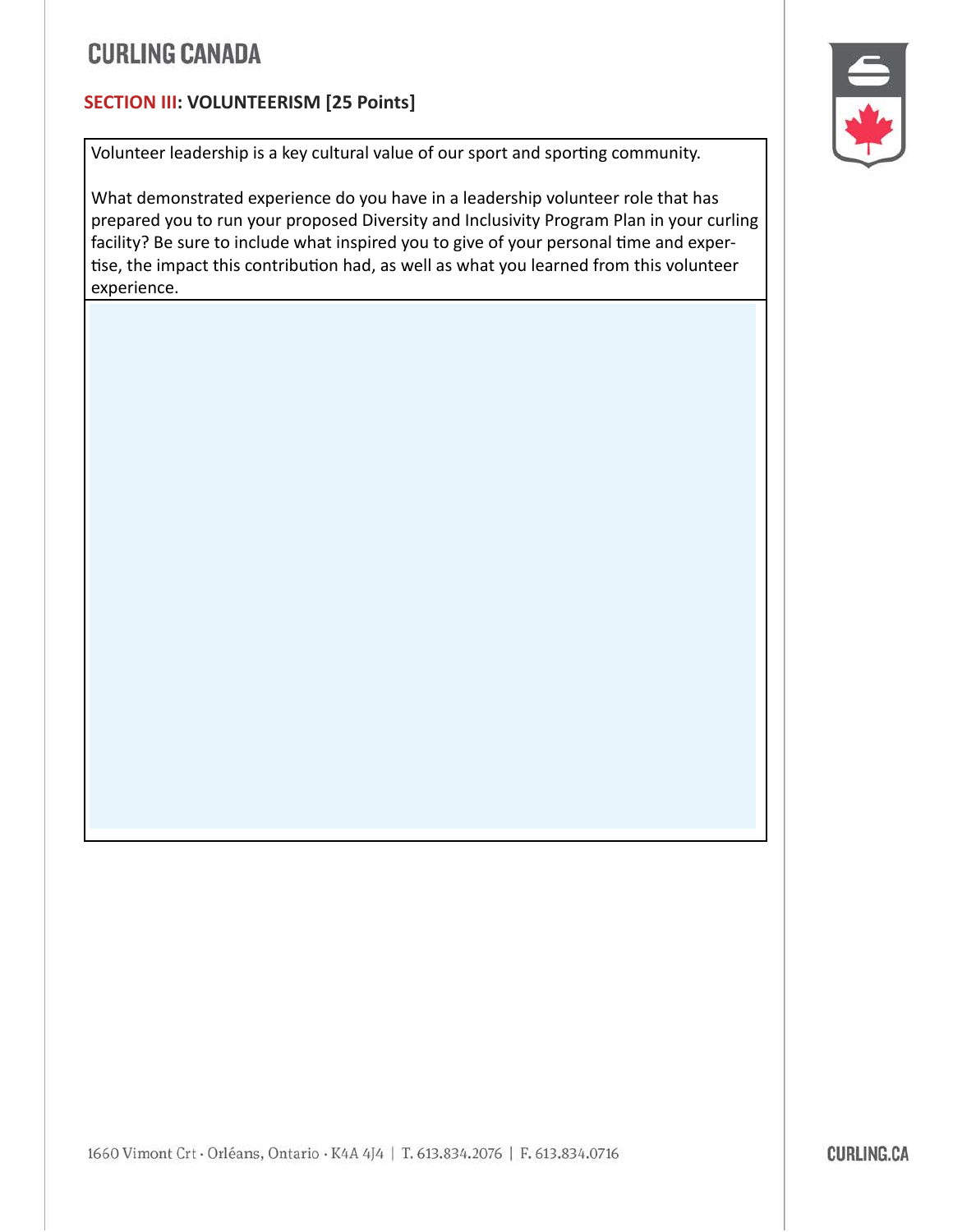#### **SECTION IV: LETTER OF AGREEMENT**

In consideration of the Canadian Curling Association (CCA), also known as Curling Canada, awarding me a 2022 All Heart Junior Curler Award, I, hereby agree to the following:

- 1. I acknowledge that I have reviewed the "Code of Conduct" (Code) made available through www.curling.ca/allheart.
- 2. I hereby agree to comply with all provisions of the Code and understand that the Code is an intrinsic part of the sport of curling generally and of this Award in particular, and I agree to abide by this Code.
- 3. I have read the disciplinary proceedings provisions of the Code and agree that any conduct in contravention of the Code that I might engage in will be dealt with by those provisions.
- 4. I consent to the CCA and their agent or appointees:
	- Photographing;
	- videotaping;
	- filming and/or;
	- recording my voice and further;
	- Exhibiting, publishing, and broadcasting my name or any photographs, videotapes, films, or other likenesses of me or any sound recordings of my voice in any promotion, reports, or advertising about or in connection with the CCA.
- 5. I hereby waive the right to any payments or royalties in connection with the actions described above, regardless of whether such exhibition, publication or broadcast is on a commercial basis and regardless of whether a fee is paid to anyone in connection with such exhibition, publication or broadcast.
- 6. For the purpose of building awareness for the Curling Canada's For the Love of Curling philanthropic programs, the All Heart Junior Curler Award and the sport of curling overall, I consent to:
	- Being readily available for interviews for the purposes of creating communications to be used for fundraising.
	- Write one blog post, in coordination with the Foundation Manager, to be used in the promotion of the All Heart Junior Curler program or as stewardship for CCA donors.
	- Act as an Ambassador for Curling Canada's philanthropic national youth programs, by representing the values of fair play, respect, and inclusivity.
- 7. I have been given the opportunity to obtain independent legal advice prior to signing this agreement, and fully understand its provisions.

Printed Name: Date:

I HAVE DULY EXECUTED THIS AGREEMENT AS ATTESTED BY MY SIGNATURE BELOW (if under 18 to be signed by parent or guardian)

Signature :

1660 Vimont Crt · Orléans, Ontario · K4A 4J4 | T. 613.834.2076 | F. 613.834.0716



**CURLING.CA**